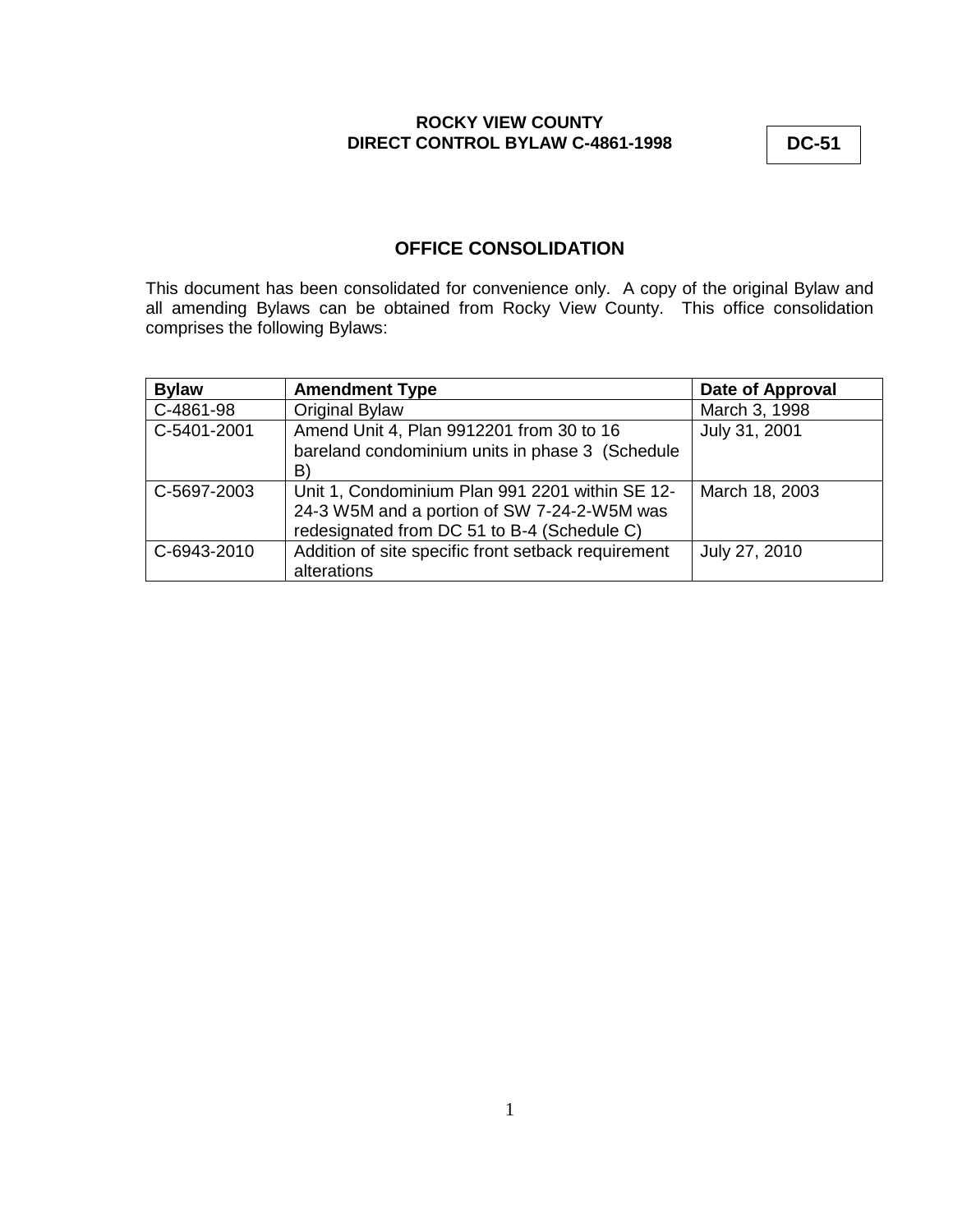**DC-51**

# **DIRECT CONTROL BYLAW REGULATIONS**

That the regulations of the Direct Control District comprise:

- 1.0.0 General Regulations
- 2.0.0 Land Use Regulations Residential Development Cell
- 3.0.0 Land Use Regulations Recreation Development Cell
- 4.0.0 Land Use Regulations Utility Development Cell
- 5.0.0 Development Regulations
- 6.0.0 Definitions
- 7.0.0 Implementation

## **1.0.0 GENERAL REGULATIONS**

- 1.1.0 For the purposes of this Bylaw, Section 8 of the Land Use Bylaw (Bylaw C-1725-84) shall apply except where specifically defined herein.
- 1.2.0 Except where specifically noted that Council approval is required, the Development Officer shall consider and decide on applications for Development Permits for those uses which are listed as "Discretionary Uses" by this Bylaw provided the provisions of the same herein are completed in form and substance satisfactory to the Municipality.
- 1.3.0 The Development Officer shall cause to be issued Development Permits which have been approved.
- 1.4.0 For the purposes of this Bylaw, the lands shall generally be divided into Development Cells, the boundaries and description of which shall be more or less as indicated in Schedule "A" attached hereto and forming part herein, except as otherwise approved by Council.
- 1.5.0 The location, maximum size and shape of the Development Cells are approximate and will be determined by Plan of Survey in form and substance satisfactory to the Municipality, to be submitted to the Municipality by the Developer as an application for subdivision approval. In no case, however, shall the Residential Cell be larger than that identified in the Residential Land Use Regulations forming part of this Bylaw.
- 1.6.0 The Residential Development Cell shall consist exclusively of Developable Land as determined by the Municipality.
- 1.7.0 For the purposes of this Bylaw the Floodway and Flood Fringe of the Elbow River shall be as delineated in the Agra Elbow River Flood - MD of Rocky View Flood Risk Mapping Study of February 9, 1996, as revised March 1997 and adopted by Council on September 30, 1997 through Bylaw C-4764-97.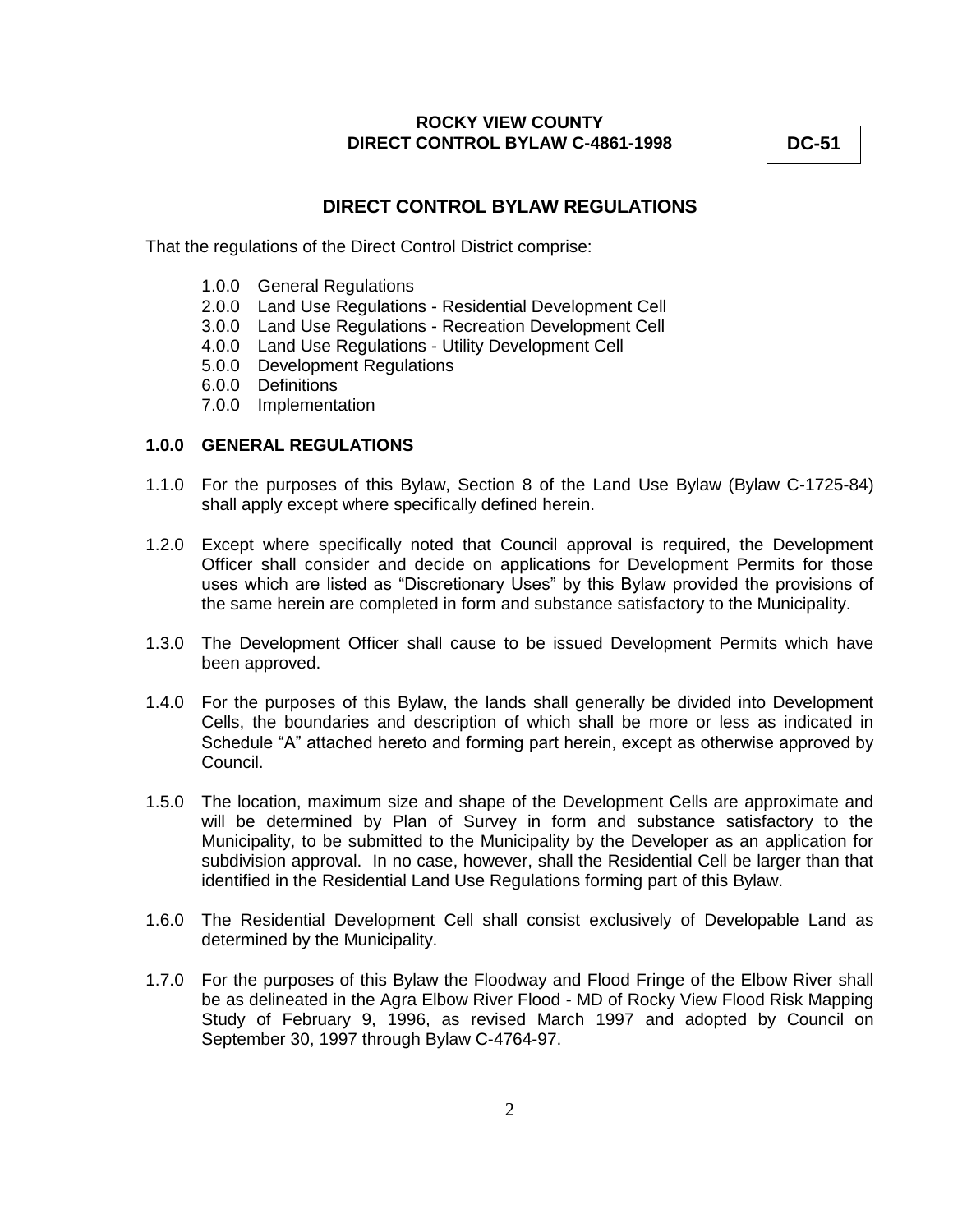- **DC-51**
- 1.8.0 No development, including lakes associated with the storage of treated waste water or storm water, shall take place within the area shown as Floodway or Flood Fringe of the Elbow River (as described in 1.7.0) except for:
	- 1.8.1 pathways that are constructed level with the existing natural grades.
- 1.9.0 In addition to the "Permitted Uses" contemplated in Sections 2.0, 3.0 and 4.0 herein, the following shall be "Discretionary Uses" subject to the approval of the Municipality.
	- 1.9.1 Public roads necessary for access; and public roads contemplated herein shall be constructed in accordance with the Municipality's Servicing Standards for Residential Subdivision and Road Construction to the satisfaction of the Municipality and included in a Development Agreement. Private roads contemplated herein shall be constructed in accordance with design guidelines and standards included in the Stonepine Concept Plan.
	- 1.9.2 All utility distribution and collection systems necessary to service the Development.
	- 1.9.3 Pedestrian pathways and trails.
	- 1.9.4 All development within the Flood Way or Flood Fringe area as identified in 1.7.0 above.
- 1.10.0 No subdivision and/or development of the lands shall be permitted until an Historical Impact Assessment prepared by the Developer has been submitted and is satisfactory in both form and substance to each of the Municipality and the Alberta Community Development, Cultural Facilities and Historical Resources Division.
- 1.11.0 The final Plan of Subdivision shall not be endorsed until the Municipality and the Developer have executed a Development Agreement in form and substance satisfactory to the Municipality.
- 1.12.0 The use of any portion of the Lands for man-made lakes associated with services shall be permitted only if the design and construction thereof is in accordance with plans prepared by a qualified Professional Engineer licensed to practice in the Province of Alberta to the satisfaction of the Municipality and/or Alberta Environmental Protection.
- 1.13.0 No use shall be made of all or any portion of the Lands for Development without and until a Hydrogeological Study prepared by a qualified Professional Engineer licensed to practice in the Province of Alberta which establishes existing groundwater chemistry, the rate and direction of the groundwater flow, a long term groundwater monitoring plan, irrigation and the facilities that will be provided by the developer to implement the monitoring plan, has been submitted and is satisfactory in both form and substance to each of the Municipality and/or Alberta Environmental Protection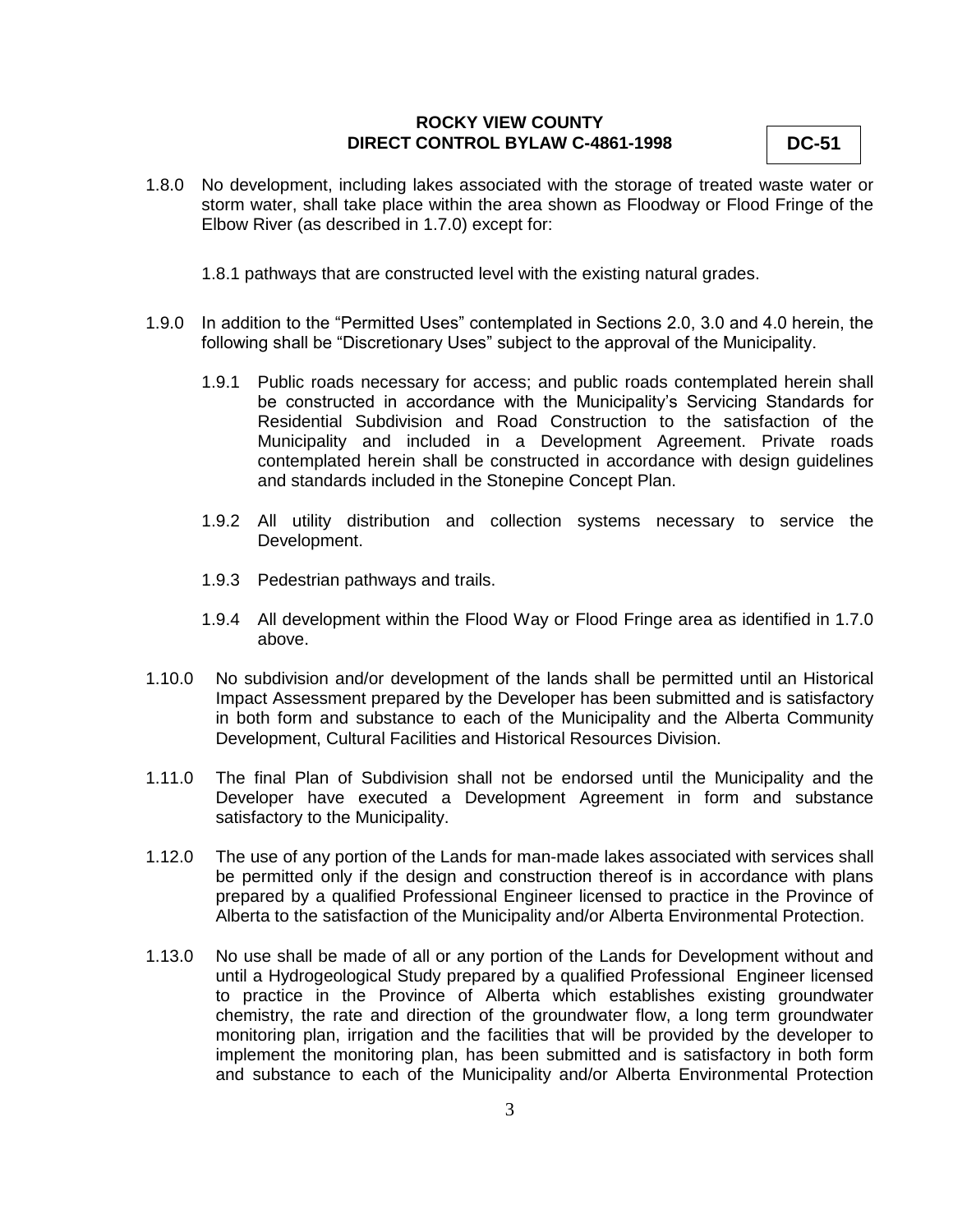**DC-51**

(AEP). The Hydrogeological Study and monitoring program is to be determined by AEP and required as a condition of issuing the necessary permits to construct and operate the wastewater and stormwater systems.

- 1.14.0 No development of the Lands shall be permitted without and until the Developer has prepared and submitted a Storm Water Management Plan prepared by a qualified Professional Engineer licensed to practice in the Province of Alberta in form and substance satisfactory to each of the Municipality and/or Alberta Environmental Protection and/or Alberta Transportation and Utilities.
- 1.15.0 Council may, through the Development Agreements required by this Bylaw, specify any development regulation, criteria or condition necessary to ensure all subdivision and development on the lands conforms with the development proposal upon which this Bylaw is based as determined by and to the satisfaction of the Municipality.
- 1.16.0 No final Plan of Subdivision shall be endorsed for any portion of the lands until all necessary improvements to accommodate anticipated traffic volumes (which includes the construction of an access to HWY #8), have been completed, or suitable arrangements have been made to complete the improvements, to access Highway 8, all to the satisfaction of Alberta Transportation and Utilities and the Municipality.

## **2.0 LAND USE REGULATIONS - RESIDENTIAL DEVELOPMENT CELL**

The purpose and intent of the Residential Development Cell is to provide for the use of portions of the Lands for residential development.

- 2.1.0 Residential Development Cell (Cell #1)
	- 2.1.1 List of Permitted Uses
		- accessory buildings
	- 2.1.2 List of Discretionary Uses
		- dwelling units, semi-detached
		- dwelling units, detached, single family
		- 2 (two) signs for identification of the development only
		- fences
		- home occupations
	- 2.1.3 Minimum and Maximum Requirements
		- a) Maximum area of residential development cell: 14.163 ha (35 acres)
		- b) Maximum number of dwelling units in residential development cell: 92
		- c) Maximum number of dwelling units per lot: 1
		- d) Minimum area of lot: single detached dwelling: 1393.5 sq.m. (15000 sq. ft.)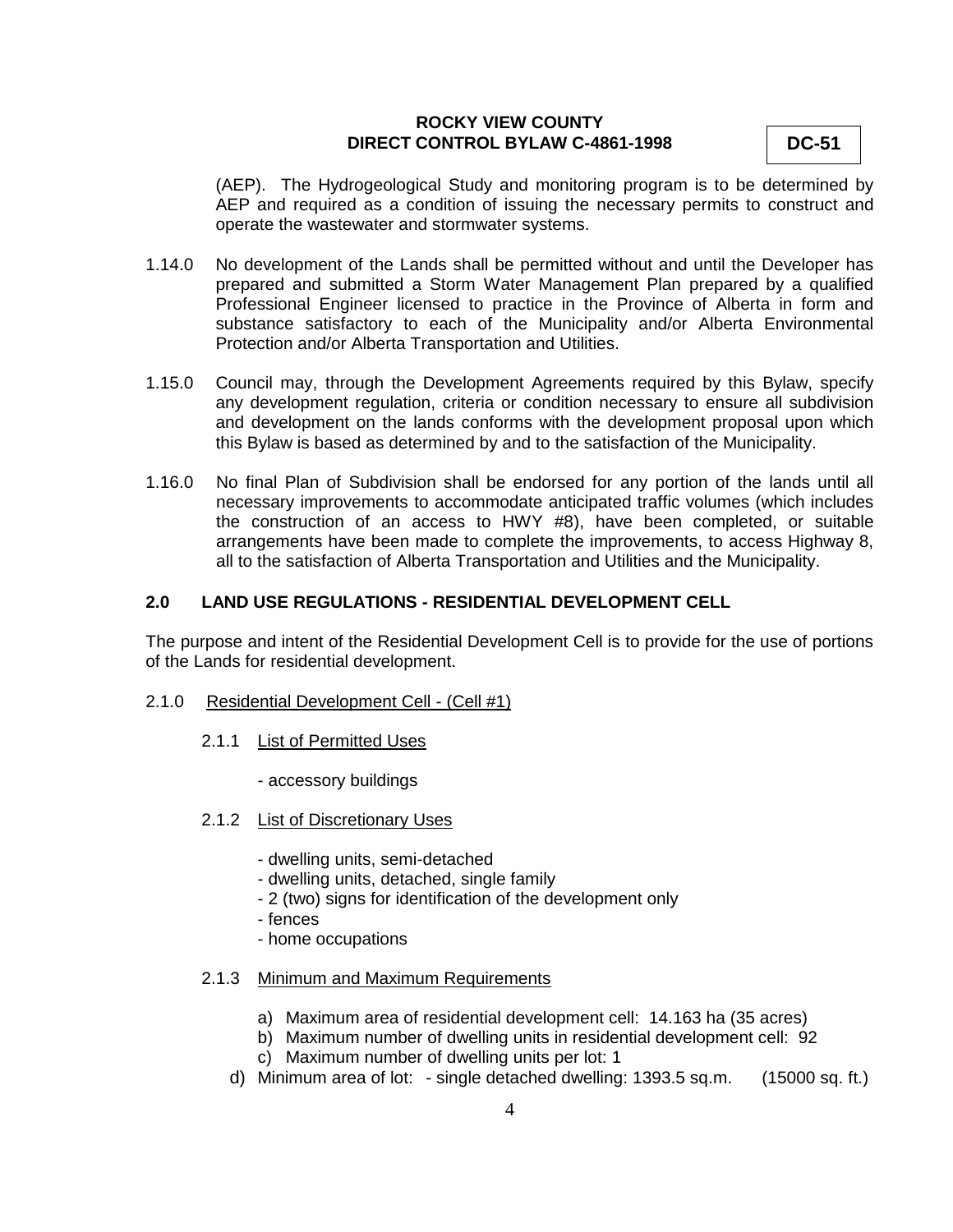**DC-51**

- semi-detached dwelling: 696.75 sq.m. (7500 sq. ft.) e) Minimum average width of lot: - single detached dwelling: 30 m (98.42ft.) - semi-detached dwelling: 15m. (49.21 ft.) f) Minimum front yard: 6m (19.68 ft.) 1) notwithstanding section 2.1.3, Unit 85, Plan 0110010 within NE-1-24-3-W5M is permitted a front yard setback to be a minimum of 3.5 m, in order to allow for an addition to the existing attached garage. g) Minimum side yard:  $\cdot$  street side of corner site: 3m (9.84 ft.) - all other sites: 2.4m (7.87 ft.) - no minimum where a fire separation is built on a bareland condominium property line which separates units within a semi-detached building h) Minimum rear yard: - principal building: 8m. (26.25 ft.) - accessory building: 2.4m. (7.87 ft.) i) Minimum habitable floor area of dwelling unit: 111.48sq.m (1200 sq.ft.) j) Maximum area of accessory building: 9.29 sq. m. (100 sq. ft.) k) Maximum number of accessory buildings per lot: one (1) l) Maximum building height - principal building: 10m (32.8 ft.) - accessory building: 3.05m (10 ft.)
- m) Minimum off-street parking spaces: 2 per dwelling unit

### **3.0.0 LAND USE REGULATIONS - RECREATION DEVELOPMENT CELLS**

The purpose and intent of the Recreational Development Cell is to provide for the use of portions of the Lands for recreational development and open space uses.

#### 3.1.0 Recreational Development Cell (Cell #2)

3.1.1 List of Permitted Uses

- private park left in natural state only

- 3.1.2 List of Discretionary Uses
	- private park improvements
	- trails and pathways
	- signs for identification purposes only

# **4.0.0 LAND USE REGULATIONS - UTILITIES DEVELOPMENT CELL**

The purpose and intent of the Utilities Development Cell is to provide for the use of portions of the Lands for sewage treatment, disposal and storage facilities.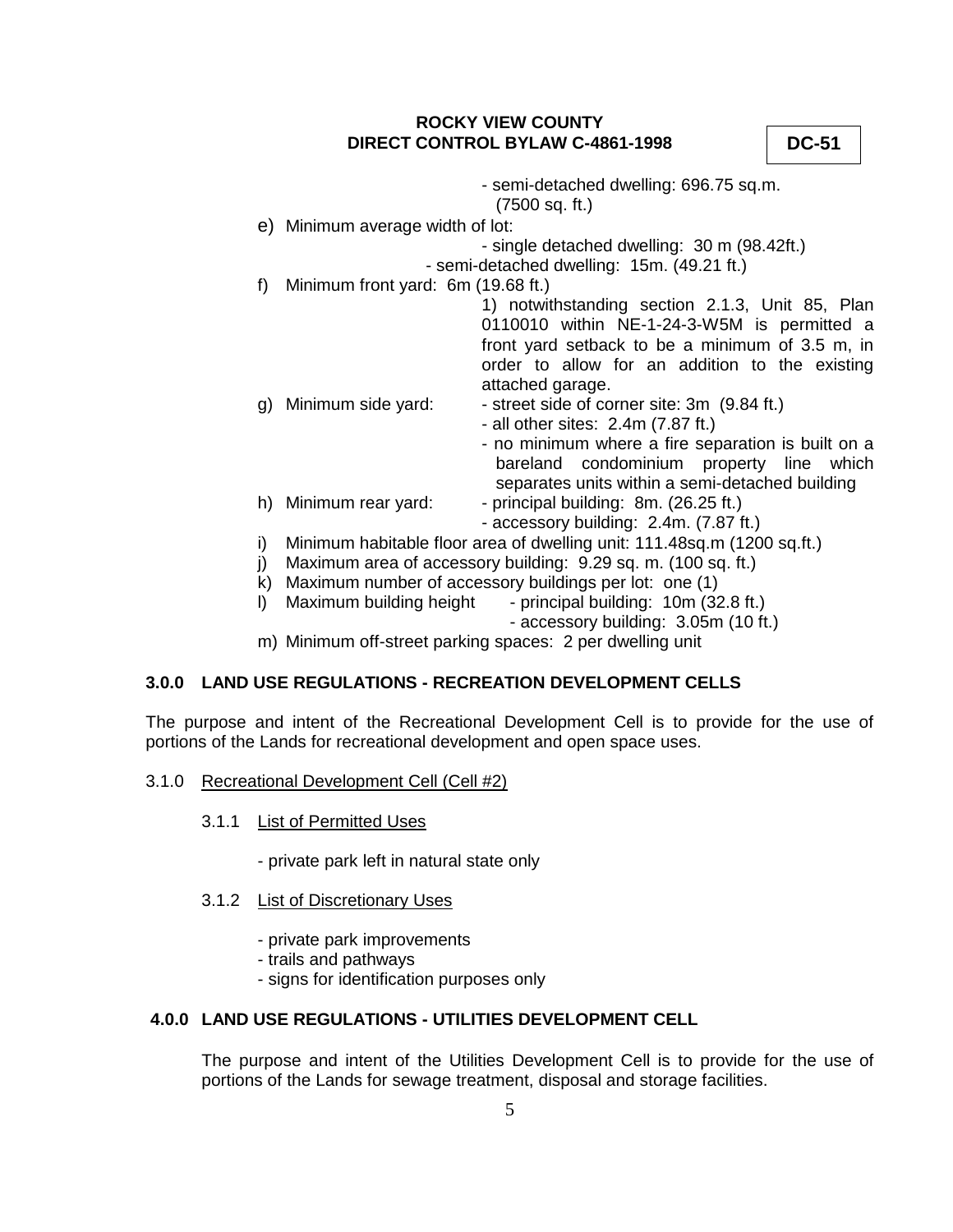**DC-51**

#### 4.1.0 Utilities Development Cell

#### 4.1.1 List of Permitted Uses

- private park left in natural state only

#### 4.1.2 List of Discretionary Uses

- sewage collection, treatment, storage and disposal facilities and appurtenances

#### 4.1.3 Special Regulations

- The spray irrigation or other disposal of waste water from development on the site shall be subject to all requirements of Alberta Environmental Protection and/or Alberta Labour and all Municipal approvals pursuant to this Bylaw.

#### **5.0.0 DEVELOPMENT REGULATIONS**

- 5.1.0 The endorsement of any final Plan of Subdivision for any portion of the lands shall not occur until:
	- b) the requirements of a wastewater collection, treatment and disposal system necessary to service the Lands have been satisfied by the following:
		- i) the Developer has received the approval of Alberta Environmental Protection and/or Alberta Labour with respect to the provision of wastewater collection, treatment, storage and disposal facilities within the Lands to service the proposed subdivision and/or development,

#### **and,**

the Developer has submitted to and had approved by Alberta Environmental Protection and/or Alberta Labour complete plans and specifications thereto and said facilities have been constructed and are operable in accordance therewith

- **or;**
- ii) the Developer has received the approval of the M.D. of Rocky View Council; the City of Calgary; or operator of the sanitary sewage system; Alberta Environmental Protection and/or Alberta Labour with respect to the provision of an off-site wastewater collection, treatment and disposal system utilizing the City of Calgary Sanitary Sewage System to service the proposed subdivision and/or development
	- **and,**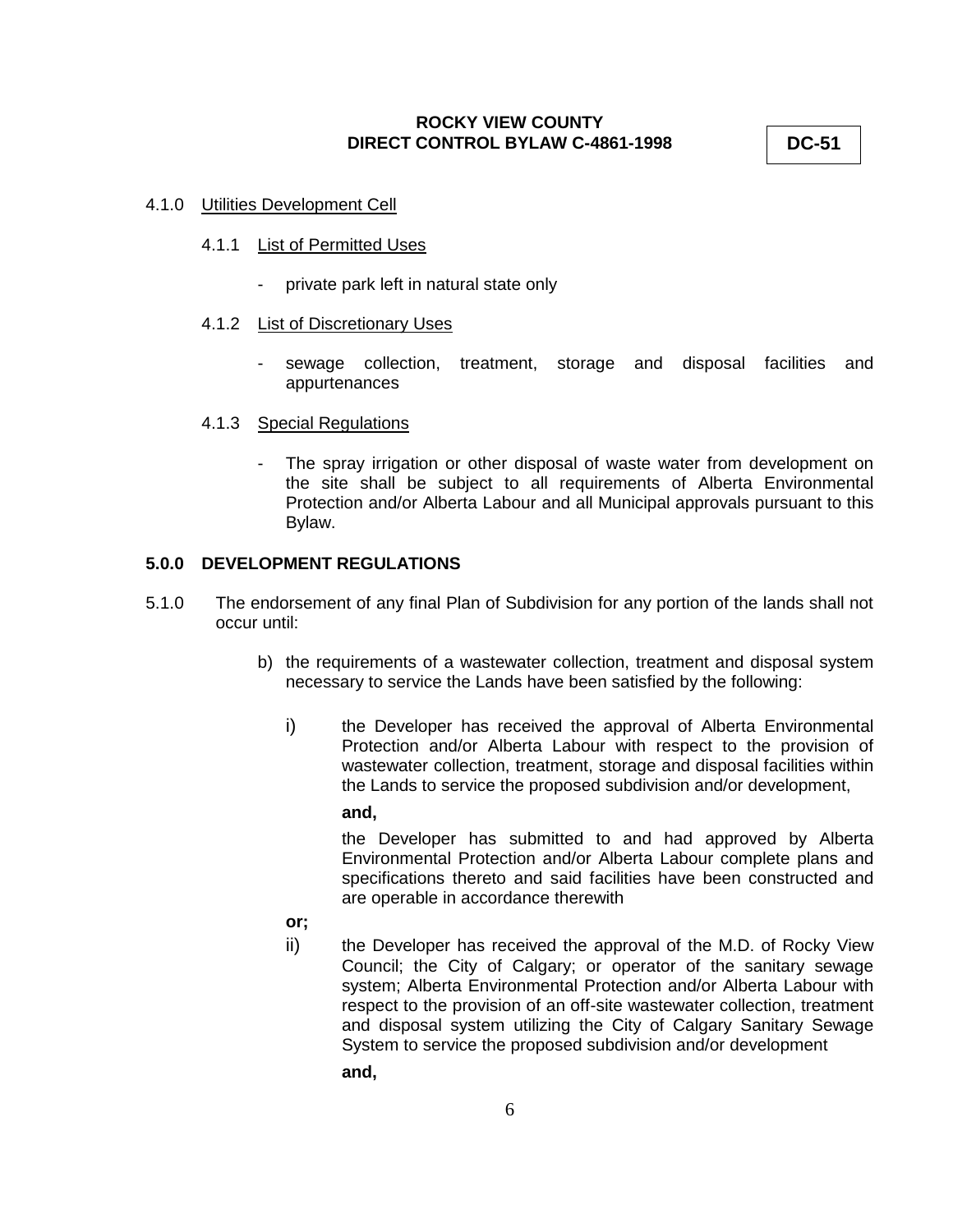**DC-51**

the Developer has submitted to the Municipality and Alberta Environmental Protection and/or Alberta Labour complete plans and specifications thereto and said facilities have been constructed and are operable in accordance therewith.

- c) all necessary licenses, permits and approvals have been received from Alberta Environmental Protection with respect to a water supply and distribution system to service the Lands or portions thereof to the satisfaction of the Municipality.
- d) all necessary easements and rights-of-way related to the supply and distribution of power, water, gas, telephone and wastewater collection, treatment and disposal shall be registered concurrently with the final Plan of Subdivision by the Developer against title to the Lands or portions thereof to the satisfaction of the Municipality.
- f) a Condominium Association shall be legally established by the Developer pursuant to a Restrictive Covenant confirming that each owner of an interest in the Lands will be a member of the Condominium Association, and that said Condominium Association is responsible for all sewer and water treatment facilities and appurtenances thereto and all roads and common areas within the Development area. The Restrictive Covenant shall be in form and substance satisfactory to the Municipality and the Registrar of the Southern Alberta Land Titles District, and said Restrictive Covenant Shall be executed by the Developer and registered concurrently with the Plan of Subdivision against all titles on the Lands.
- g) the stability of all slopes proposed for development or adjacent to development have been confirmed by a site-specific evaluation prepared by a qualified qualified Professional Geotechnical Engineer licensed to practice in the Province of Alberta and the appropriate building setbacks are determined to the satisfaction of the Municipality. The building setbacks shall be identified and enforced through the Condominium Association and registered concurrently with the Plan of Subdivision on the titles of affected lots by Restrictive Covenant to the satisfaction of the Municipality.
- 5.2.0 Notwithstanding anything in this Bylaw, to the contrary, the construction of four residential dwelling units for show-home purposes only, may be permitted at the discretion of the Development Officer within the Residential Development Cell upon the issuance of a Development Permit by the Municipality . No residential occupancy of the said dwelling units shall occur until such time as all required utility services are installed, available and working to service the said dwelling units and the Development Officer has issued an Occupancy Permit, and until a Plan of Subdivision is registered for the applicable residential dwelling units.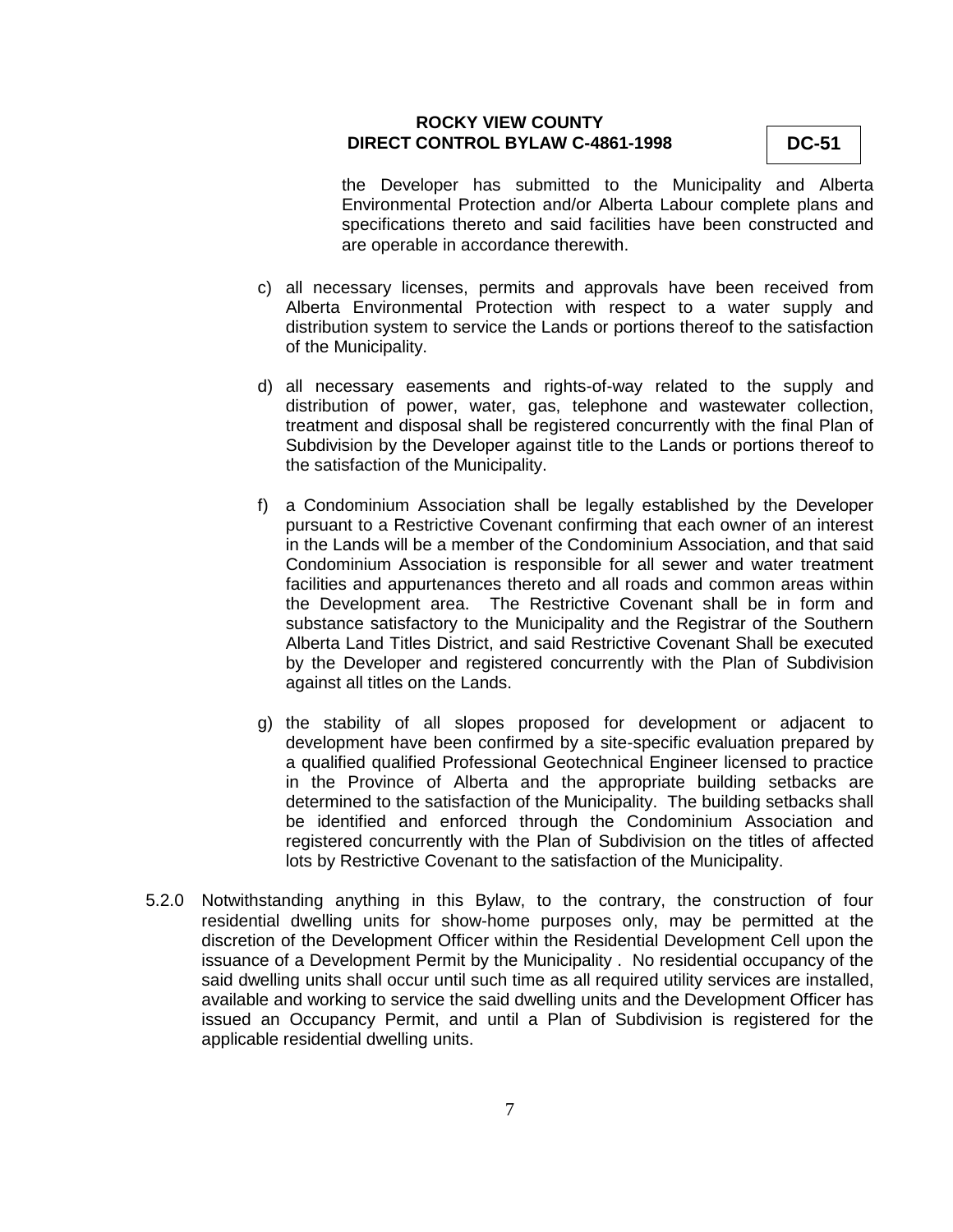**DC-51**

- 5.3.0 Stripping, grading, excavation or construction on any of the Lands shall not occur until a subdivision application has received conditional approval by Council and appropriate Letters of Credit acceptable in form and substance to the Municipality have been deposited therewith.
- 5.4.0 Except for 5.2 above, no building permit shall be issued for any residential dwelling unit until the construction of all roads and utilities required to serve the Residential Development Cell or portions thereof, have been completed to specifications satisfactory to the Municipality.

#### **6.0.0 DEFINITIONS**

- 6.1.0 **Building** includes anything constructed or placed on, in, over or under land but does not include private or public roads.
- 6.2.0 **Developable Lands** means those portions of the Lands which are considered to be suitable for development by the Council and the development of which is not precluded by this Bylaw.
- 6.3.0 **Developer** means a person or corporation who is responsible for any undertaking that requires a permit or action pursuant to this Bylaw.
- 6.4.0 **Development**  means:
	- i) any excavation or stockpile and the creation of either of them;
	- ii) a building or an addition to, or replacement, or repair of a building
	- iii) a change of use of land or a building or an act done in relation to land or a building that results in a change in the use of the land or building.
	- iv) a change in the intensity of use of land or a building or an act done in relation to land or a building that results in a change in the intensity of use of the land or building.
- 6.5.0 **Development Agreement** is an agreement between the Developer and the Municipality specifying development regulations, criteria or conditions necessary to ensure all developments and subdivisions on the land conform to Municipal approvals.
- 6.6.0 **Development Cell** means an area of land contains uses as defined and prescribed by this Bylaw.
- 6.7.0 **Letter of Credit** means irrevocable Letter of Credit, with no conditions, from a local branch of a Canadian chartered bank, Alberta Treasury Branch or Credit Union, naming the Municipality as the sole beneficiary thereof.
- 6.8.0 **Utilities** means water treatment and distribution facilities and wastewater collection, treatment and disposal facilities and stormwater collection treatment and disposal facilities and all related appurtenances necessary to service the development.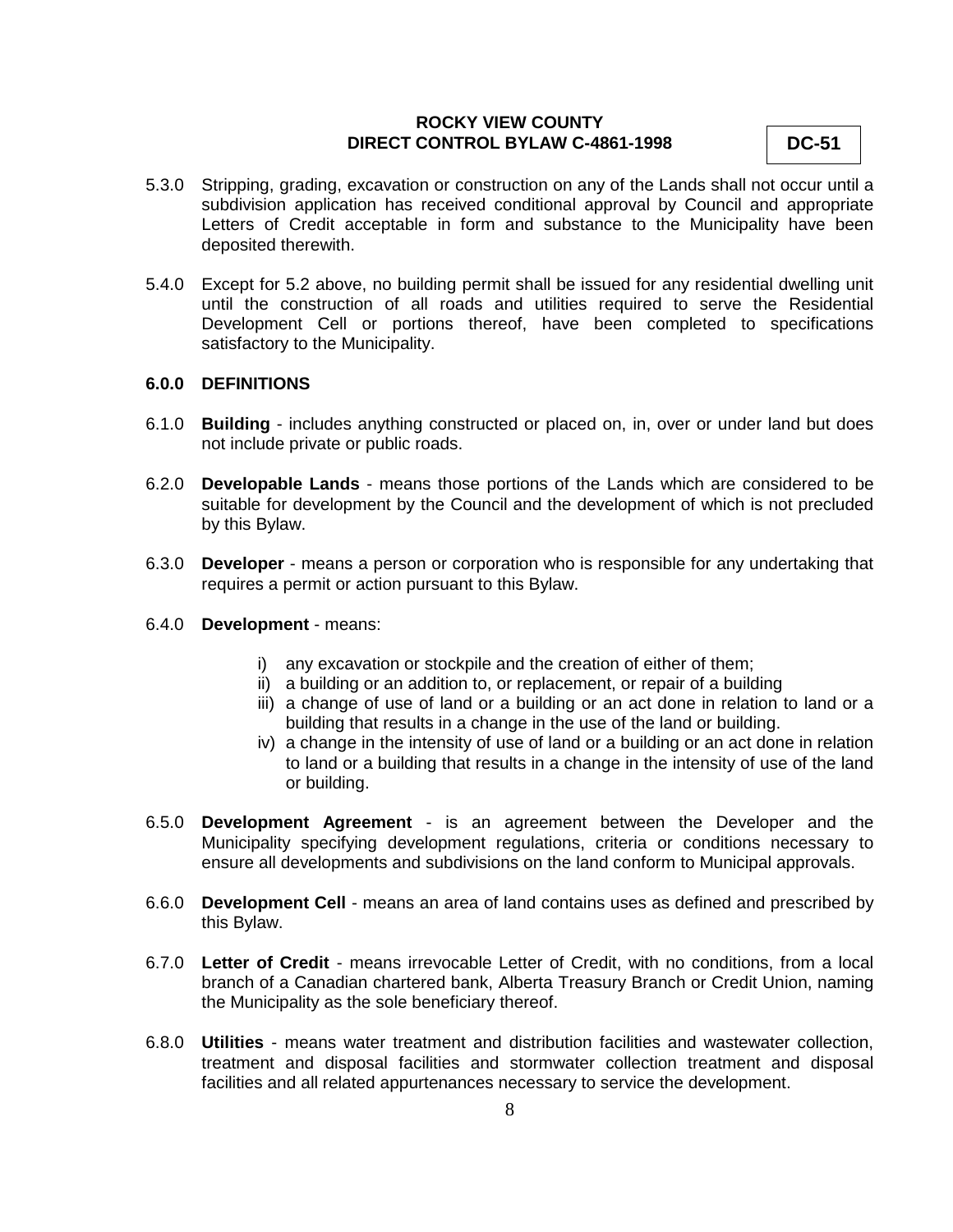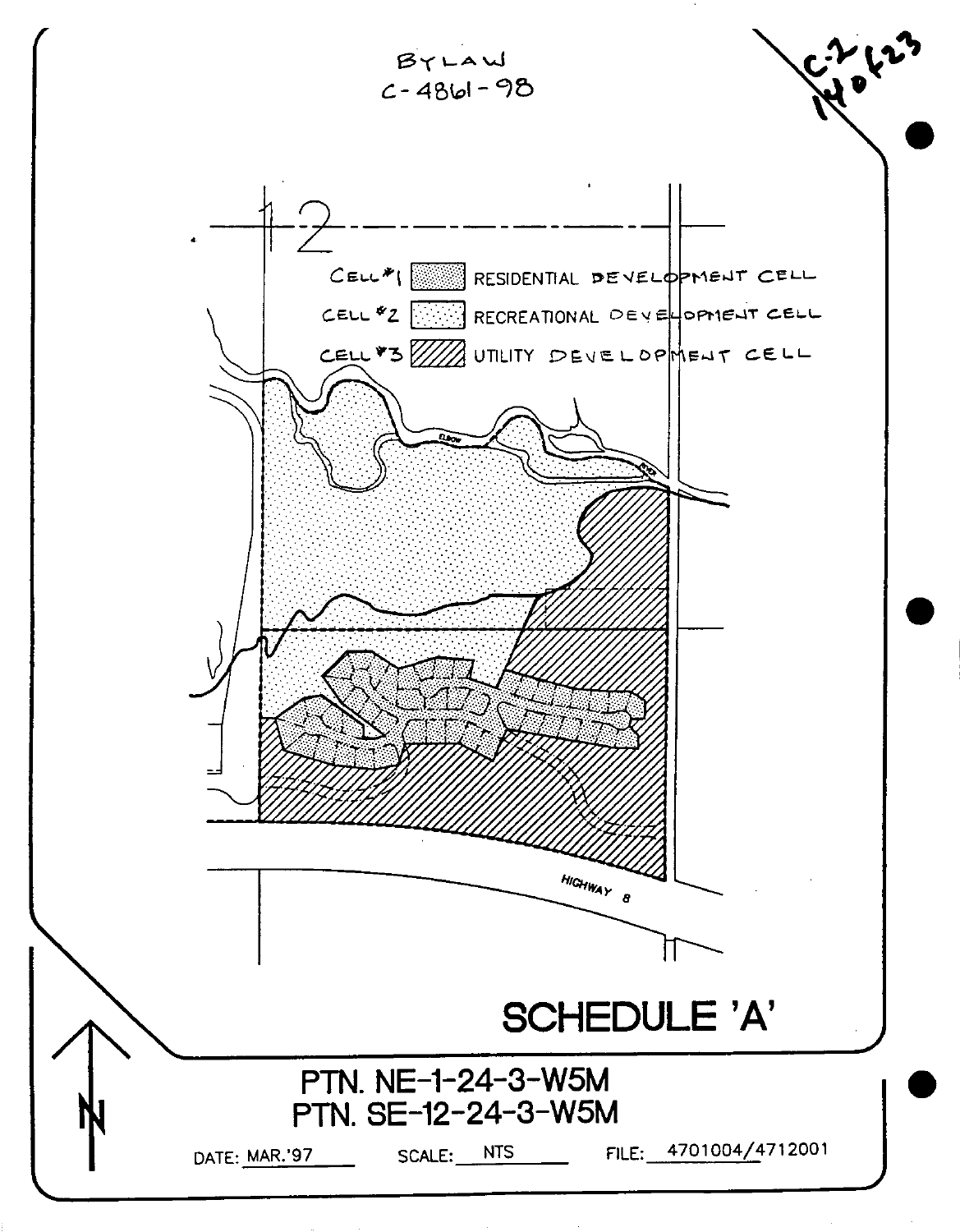